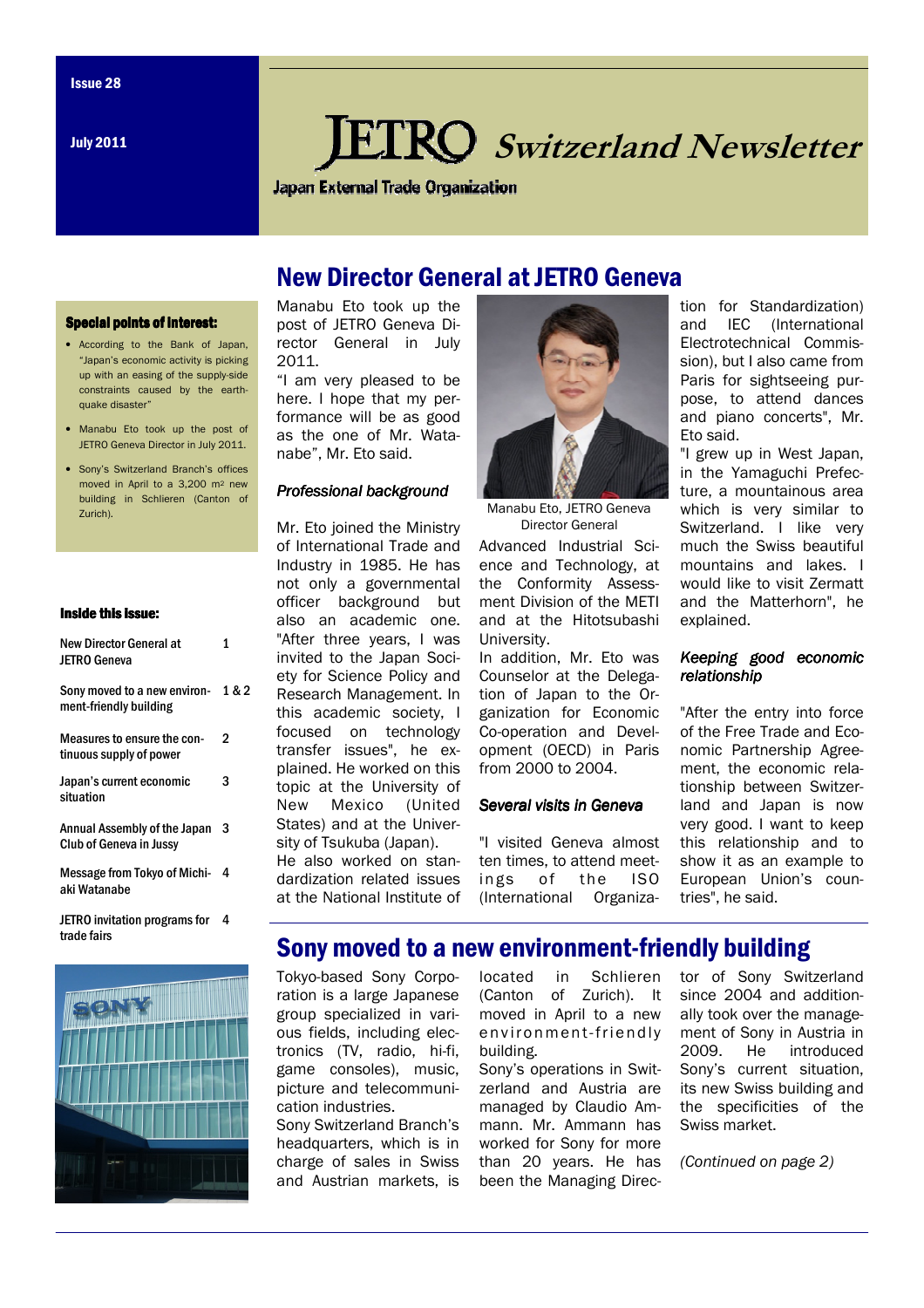### Sony moved to a new environment-friendly building

(Continued from page 1)

#### Sony's current situation

Sony's global sales for FY2010, ending March 2011, were 7,181.3 billion yen, showing a slight decline by 0.5% year-onyear. Its consolidated operating income was 199.8 billion yen, 6.3 times the previous fiscal year amount.

Following the earthquake, ten Sony's sites and facilities suspended their operations. Nine of the ten resumed just three days after. One seriously flooded site recovered later; it will soon return to full production.

"Sony will also be affected by supply constraints. We cannot exclude a slight increase of prices. But we will back on track during the second half of this year", explained Claudio Ammann.

New environment-friendly building building

Sony's Switzerland Branch's offices moved in April to a  $3.200$  m<sup>2</sup> new building in Schlieren (Canton of Zurich), a few meters from the former one. The building has an office capacity for 120 people. Sony has sales offices in Vienna (Austria) and Nyon (Canton of Vaud) too.

The environment-friendly building is certified with the environmental label "Minergie". It is equipped with solar panels, automatic curtains, energy efficient heating, cooling and lightening systems. Sony's staff can also meet in pleasant lounges called "bubbles".

In addition, Sony equipped 73 apartments situated in a neighboring building. Apartments feature advanced electronic appliances, such as Internet and TV connections in all rooms and a Sony's BRAVIA series flat TV.





Inside Sony's new building: the "bubble" and the conference room

#### Swiss market specificities

Mr. Ammann outlined the specificities of the Swiss market. "As early-adopters, Swiss customers can afford products at the beginning of their life cycles", he said. They benefit from high purchasing powers and fast broadband connections. Products like the VAIO

notebook and large-screen flat-panel TVs are therefore very popular in Switzerland.

### Measures to ensure the continuous supply of power

Japan is used to experience a peaking demand of electricity consumption in summer. As 19 of Japan's 54 nuclear reactors are in operation, due to maintenance checks and consequences of March 11 tsunami, demand side measures will be implemented this year so as to avoid rolling blackouts.

If the electricity supplydemand balance becomes tight, an alert will be issued. Business operators and people will be asked to further reduce their electricity consumption.

A portal Website "setsuden.go.jp" has been launched on July 1 and an event was held in Tokyo to provide information about electricity saving. More than 60 companies and companies have already signed up to the "Declaration of household electricity saving", which establishes a system of participation and achievement prizes.

Large customers (with contracts of 500 kW or more electricity) within TEPCO and Tohoku EPCO service areas are subject to consumption restrictions. They shall reduce their electricity consumption by 15%.



Claudio Ammann, Managing Director of Sony Switzerland and Austria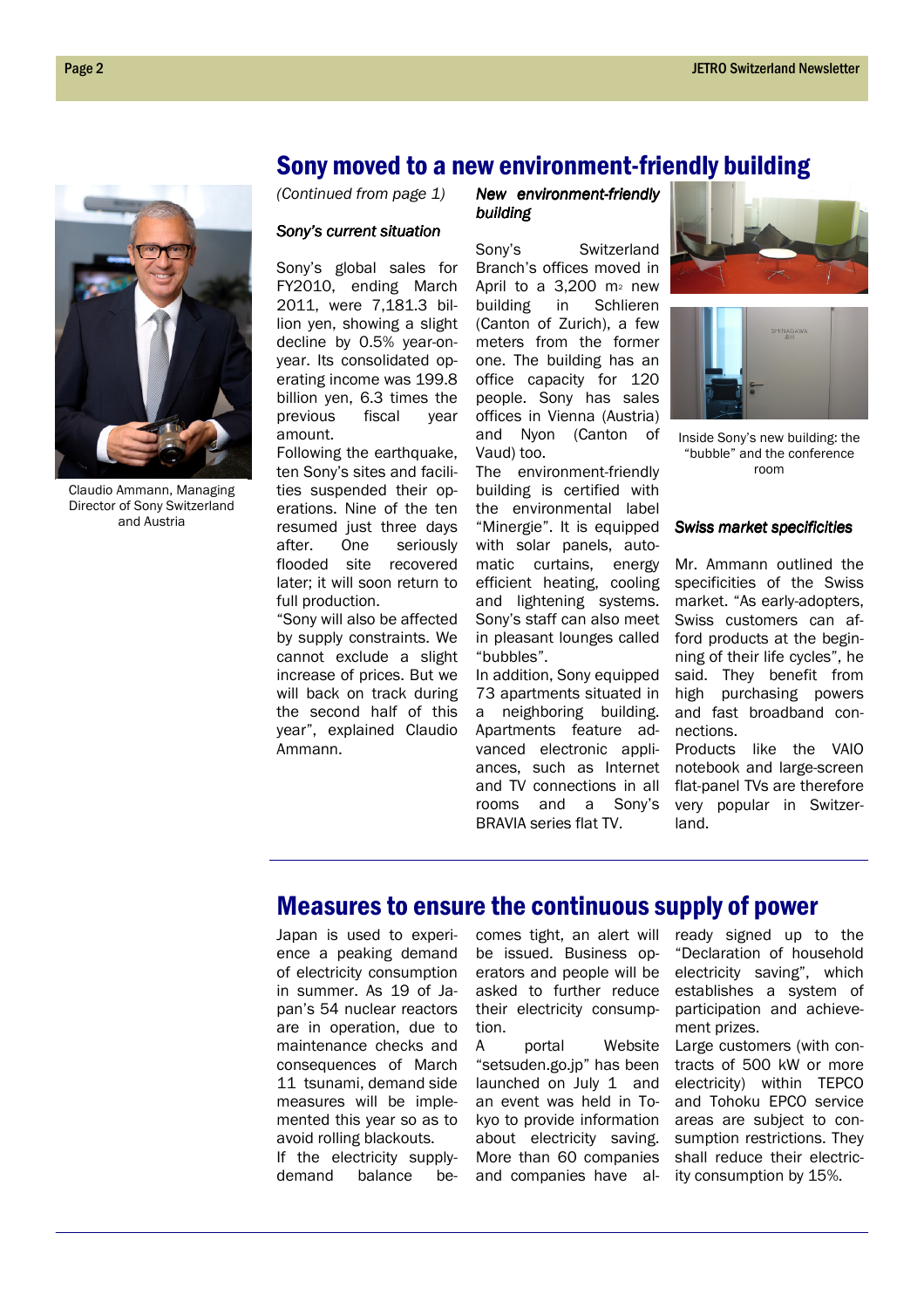### Japan's current economic situation

Whereas Japan's economic situation worsened just after the earthquake disaster, it is now showing signs of recovery. According to the Bank of Japan (BoJ), "Japan's economic activity is picking up with an easing of the supplyside constraints caused by the earthquake disaster" (Monthly Report of Recent Economic and Financial Developments, July 2011).

This improvement is reflected by an increase of the industrial production. Indices of industrial production rose 6.2% in May to 89.2 from a month earlier.

It results from an upturn in

exports. Japan's exports rose 21.3% to ¥ 5,776 billion in June 2011 from ¥ 4,760 billion in May 2011. On this period, exports to Asia increased 17.7%, exports to North America soared 32.2% , exports to the European Union rose 17.5% and exports to Switzerland increased 15.3%. However, BoJ Governor Masaaki Shirakawa warned on strong Yen, saying that it could undermine exports and corporate sentiment (USD 1 was traded ¥ 78.1 on July 25).

In addition, Japan's imports were also up 1.6% from ¥ 5,616 billion in May 2011 to ¥ 5,705 billion in June 2011. As mentioned by the BoJ, "domestic private demand has also begun to pick up, with some improvement in household and business sentiment". The consumer confidence index slightly increased 3.2% to 35.3 in June 2011 (see graph). The consumer price index for Japan was 100.0 in May 2011, showing an increase by 0.1% monthon-month and 0.3% from previous year (2005=100). Furthermore, the unemployment rate slightly declined from 4.7% in April 2011 to 4.5% in May, marking a sharp decrease from the July 2009 record high of 5.5%.



Consumer confidence index Source: Cabinet Office

### Annual Assembly of the Japan Club of Geneva in Jussy

The Annual Assembly of the Japan Club of Geneva (JCG) Corporate Group was held on June 7, 2011. It took place at Château du Crest, in Jussy (Canton of Geneva). About 24 people attended the meeting. Speeches were delivered by H.E. Mr. Suganuma, Ambassador, Deputy Permanent Representative of Japan to the United Nations and Other International Organizations and Head of the Japanese Consulate in Geneva, and by Mr. Meyer, Mayor of Jussy. Mr. Meyer claimed that Jussy's citizen Dr. Junot was the first foreign doctor to rescue Hiroshima's victims after the dropping of atomic bombs in 1945.



Mr. Hasegawa, Core Member of the Japan Club of Geneva Corporate Group; Mr. Meyer, Mayor of Jussy; H.E. Mr. Suganuma,

Ambassador, Deputy Permanent Representative of Japan to the United Nations and Other International Organizations and Head of the Japanese Consulate in Geneva

Mr. Watanabe, then JETRO Geneva Director-General, introduced the activities organized by the

JCG Corporate Group during the previous year.

He made reference to seminars held on the following topics: Swiss tax, legal and social security systems, bottom of the pyramid, international politics and Davos conference. He also recalled the meeting in Amsterdam with seven Japanese Chambers of Commerce located in Europe, the visit to the NTN Corporation Group and the friendly exchanges with the Japanese Chamber of Commerce of Lyon.

Participants then had the opportunity to taste Jussy's wine and took part in the closing dinner.



Annual Assembly of the Japan Club of Geneva Corporate Group in Jussy